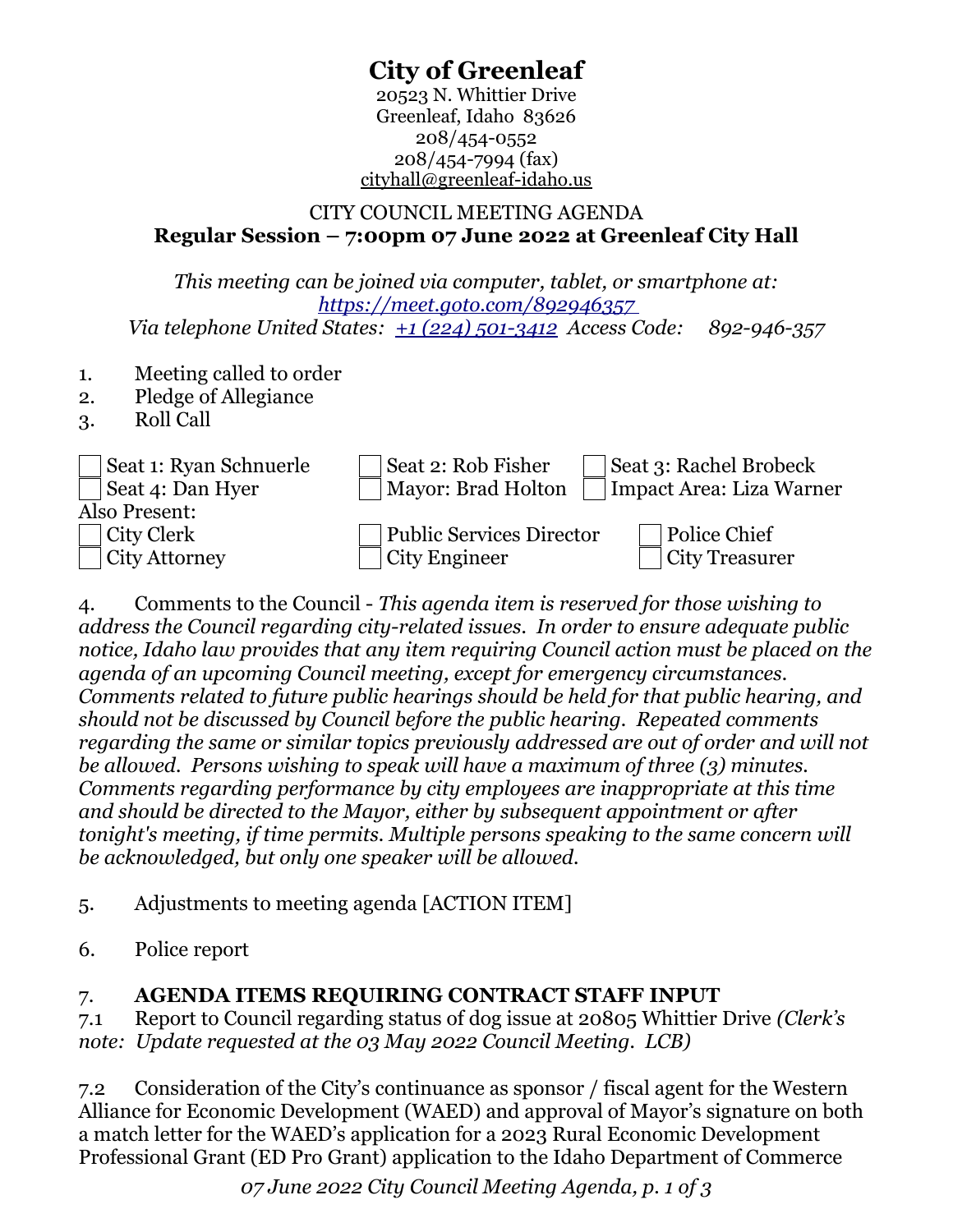(IDOC), and approval of Mayor's signature on an IDOC agreement for receipt of a \$3,000.00 additional funds award to the 2022 ED Pro Grant for the WAED. *(Clerk's note: The City's Comprehensive Plan Implementation Chapter calls for annual membership with the WAED. LCB)*

7.3 Consideration of approval of Mayor's Signature and submission by staff of a Local Highway Technical Assistance Council (LHTAC) 2022 Application for a Children Pedestrian Safety Program grant for a City of Greenleaf 2023 Sidewalk Project

7.4 Consideration of approval of Mayor's signature on a Memorandum of Understanding between the Idaho Transportation Department and the City of Greenleaf, updating and replacing the current 1985 Maintenance Agreement for State Highway 19 (aka Main Street).

7.5 Consideration of submitting a Letter of Interest in the Canyon County Rural Community Planning Program for work lump-sum or not to exceed \$1,505.07 from the city's FY-2022 budget to be done by the Canyon County Development Services Department regarding Transfer of Development Rights (TDR) and generation of a floodplain recommendation, and Mayor's signature on an associated Memorandum of Understanding between Canyon County and the City of Greenleaf for Rural Community Planning.

7.6 Consideration of Resolution Draft FY22-004 – Full-Time Employee Wage Scale – A RESOLUTION OF THE CITY COUNCIL OF THE CITY OF GREENLEAF, CANYON COUNTY, IDAHO, ADOPTING A FULL-TIME EMPLOYEE WAGE SCALE; DECLARING THAT ALL PREVIOUS RESOLUTIONS, ORDERS OR PARTS THEREOF IN CONFLICT ARE NULL AND VOID; PROVIDING A SEVERABILITY CLAUSE; AND PROVIDING AN EFFECTIVE DATE.

7.7 Consideration of Resolution Draft FY22-005 – Consolidated Fee Schedule - A RESOLUTION OF THE CITY COUNCIL OF THE CITY OF GREENLEAF, CANYON COUNTY, IDAHO, ADJUSTING THE CONSOLIDATED FEE SCHEDULE; DECLARING THAT ALL PREVIOUS RESOLUTIONS, ORDERS OR PARTS THEREOF IN CONFLICT ARE NULL AND VOID; PROVIDING A SEVERABILITY CLAUSE; AND PROVIDING AN EFFECTIVE DATE. *(Clerk's note: Staff was directed at the 05 May Council Meeting to prepare a resolution adjusting fees for Solid Waste (garbage) Removal by 5% to offset increases in operating costs experienced by the city's franchisee, Republic Services / Westowns Disposal. LCB)*

- 7.8 FY-2023 Budget Discussion
- 7.9 Any other agenda items requiring contract staff input

## 8 **OTHER REPORTS AND PREVIOUS MEETING MINUTES (CONSENT AGENDA)**

- 8.1 Treasurer's Report and Disbursement List
- 8.2 Public Services Director's report

*07 June 2022 City Council Meeting Agenda, p. 2 of 3*